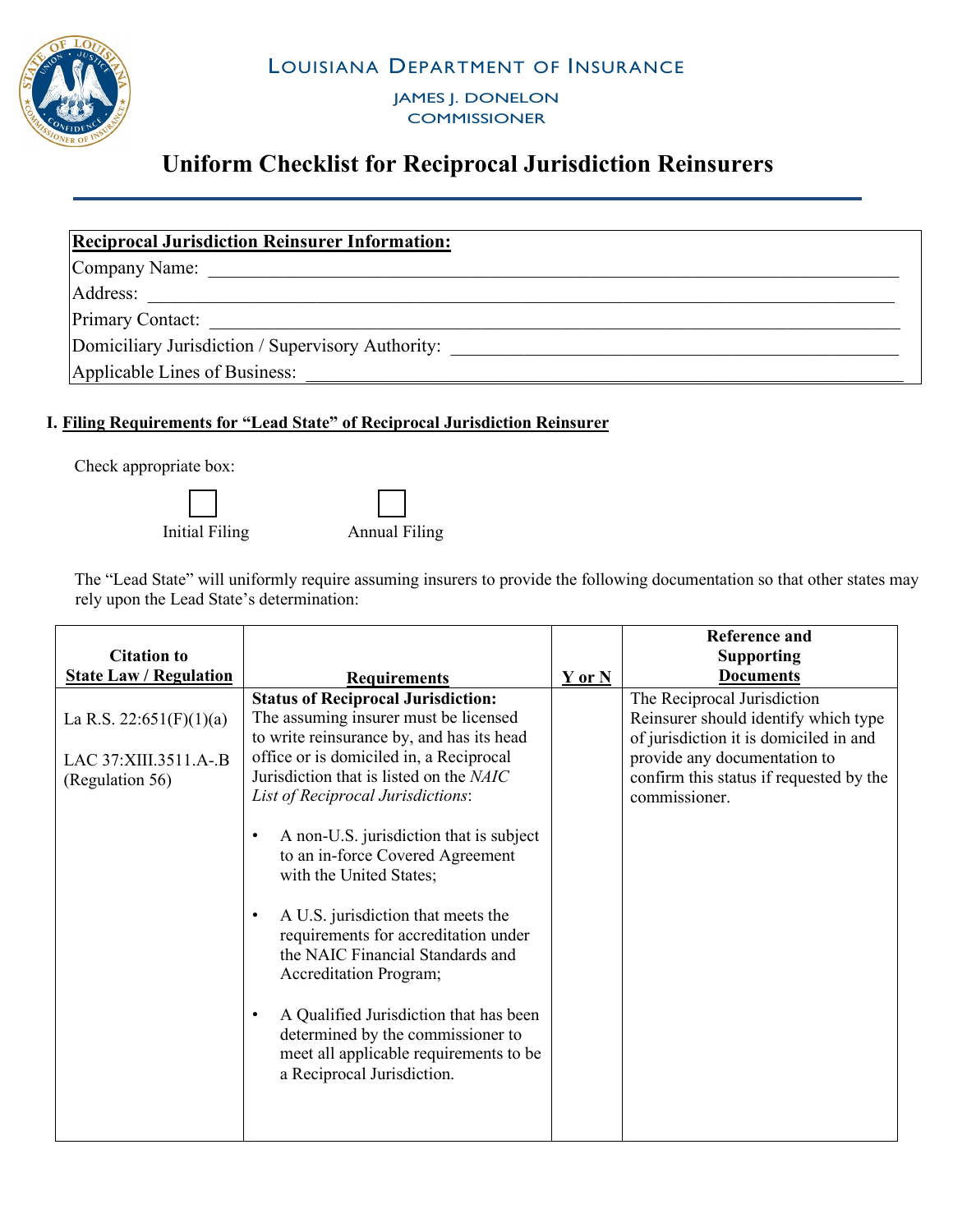| <b>Citation to</b>                                                  |                                                                                                                                                                                                                                                                                                                                                                                                                                                                                                                                                                                                                                                                                                                                                                                                                |            | <b>Reference and</b><br><b>Supporting</b> |
|---------------------------------------------------------------------|----------------------------------------------------------------------------------------------------------------------------------------------------------------------------------------------------------------------------------------------------------------------------------------------------------------------------------------------------------------------------------------------------------------------------------------------------------------------------------------------------------------------------------------------------------------------------------------------------------------------------------------------------------------------------------------------------------------------------------------------------------------------------------------------------------------|------------|-------------------------------------------|
| <b>State Law / Regulation</b>                                       |                                                                                                                                                                                                                                                                                                                                                                                                                                                                                                                                                                                                                                                                                                                                                                                                                |            | <b>Documents</b>                          |
| La R.S. 22:651(F)(1)(b)<br>LAC 37: XIII.3511.C.2<br>(Regulation 56) | <b>Requirements</b><br><b>Minimum Capital and Surplus:</b><br>The assuming insurer must have and<br>maintain on an ongoing basis minimum<br>capital and surplus, or its equivalent,<br>calculated on at least an annual basis as of<br>the preceding December 31 or at the<br>annual date otherwise statutorily reported<br>to the Reciprocal Jurisdiction:<br>No less than \$250,000,000 (USD); or<br>$\bullet$<br>If the assuming insurer is an<br>$\bullet$<br>association, including incorporated<br>and individual unincorporated<br>underwriters:<br>Minimum capital and surplus<br>٠<br>equivalents (net of liabilities) or<br>own funds of the equivalent of at<br>least \$250,000,000 (USD); and<br>A central fund containing a<br>٠<br>balance of the equivalent of at<br>least \$250,000,000 (USD). | $Y$ or $N$ |                                           |
| La R.S. 22:651(F)(1)(g)<br>LAC 37: XIII.3511.C.7<br>(Regulation 56) | The assuming insurer's supervisory<br>authority must confirm to the<br>commissioner on an annual basis<br>according to the methodology of its<br>domiciliary jurisdiction that the<br>assuming insurer complies with this<br>requirement.                                                                                                                                                                                                                                                                                                                                                                                                                                                                                                                                                                      |            |                                           |
| La R.S. 22:651(F)(1)(c)<br>LAC 37: XIII.3511.C.3<br>(Regulation 56) | <b>Minimum Solvency or Capital Ratio:</b><br>The assuming insurer must have and<br>maintain on an ongoing basis a minimum<br>solvency or capital ratio.<br>The ratio specified in the applicable<br>$\bullet$<br>inforce Covered Agreement where the<br>assuming insurer has its head office<br>or is domiciled; or<br>If the assuming insurer is domiciled<br>$\bullet$<br>in an accredited state, a risk-based<br>capital (RBC) ratio of three hundred<br>percent (300%) of the authorized<br>control level, calculated in                                                                                                                                                                                                                                                                                   |            |                                           |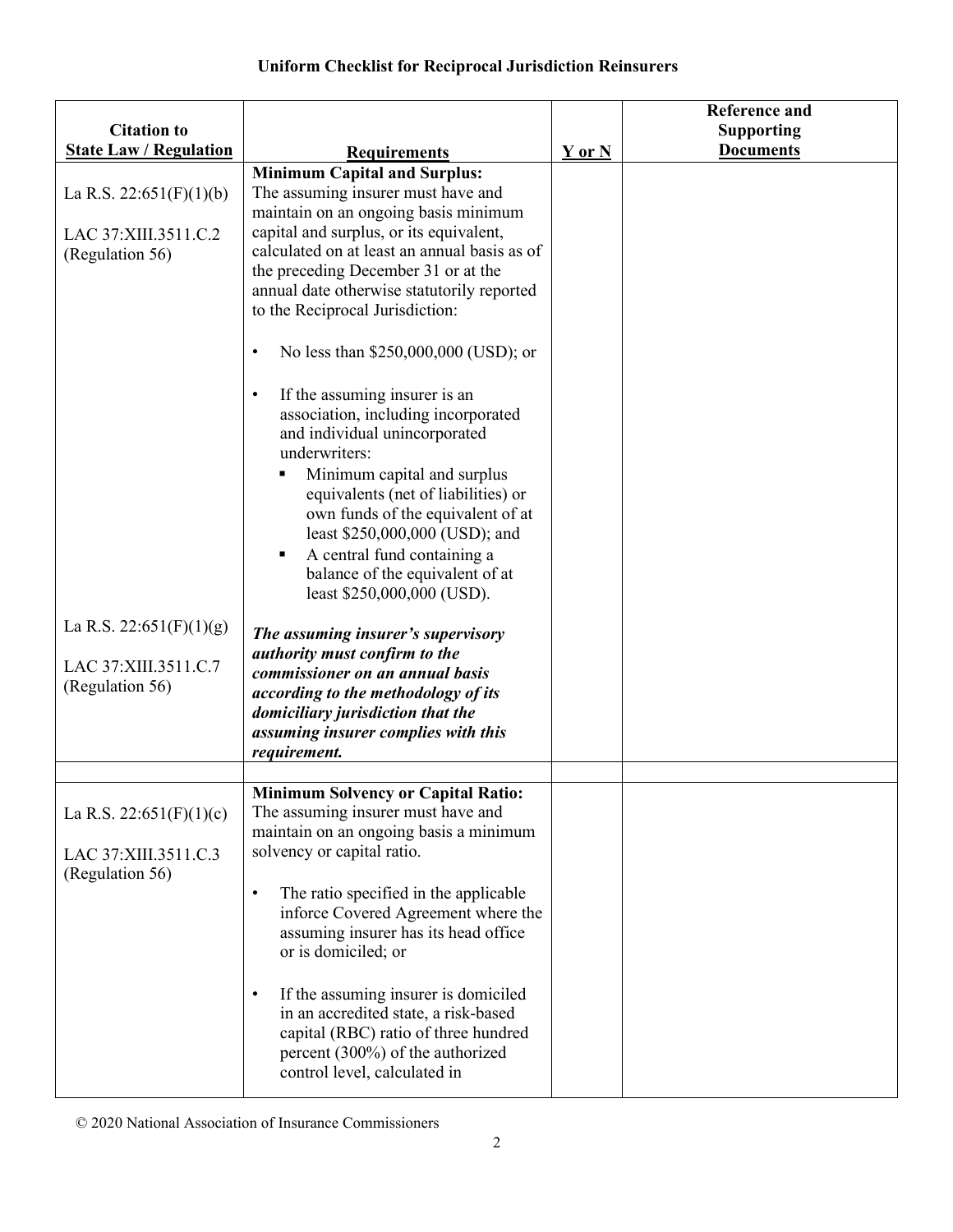| <b>Citation to</b>                                                                                   |                                                                                                                                                                                                                                                                                                                                                                                                                                                                                                                                                                                                                                                       |        | <b>Reference and</b><br><b>Supporting</b>                                                                                                                                                                      |
|------------------------------------------------------------------------------------------------------|-------------------------------------------------------------------------------------------------------------------------------------------------------------------------------------------------------------------------------------------------------------------------------------------------------------------------------------------------------------------------------------------------------------------------------------------------------------------------------------------------------------------------------------------------------------------------------------------------------------------------------------------------------|--------|----------------------------------------------------------------------------------------------------------------------------------------------------------------------------------------------------------------|
| <b>State Law / Regulation</b><br>La R.S. 22:651(F)(1)(g)<br>LAC 37: XIII.3511.C.7<br>(Regulation 56) | <b>Requirements</b><br>accordance with the formula<br>$\bullet$<br>developed by the NAIC; or<br>If the assuming insurer is domiciled in a<br>Reciprocal Jurisdiction that is a Qualified<br>Jurisdiction, such solvency or capital ratio<br>as the commissioner determines to be an<br>effective measure of solvency.<br>The assuming insurer's supervisory<br>authority must confirm to the<br>commissioner on an annual basis that<br>the assuming insurer complies with this<br>requirement.                                                                                                                                                       | Y or N | <b>Documents</b>                                                                                                                                                                                               |
| La R.S. 22:651(F)(1)(d)<br>LAC 37: XIII.3511.C.4<br>LAC 37: XIII.3527.D<br>(Regulation 56)           | Form RJ-1:<br>The assuming insurer must agree to and<br>provide a signed Form RJ-1, which must<br>be properly executed by an officer of the<br>assuming insurer.                                                                                                                                                                                                                                                                                                                                                                                                                                                                                      |        |                                                                                                                                                                                                                |
| La R.S. 22:651(F)(1)(e)<br>LAC 37: XIII.3511.C.5<br>(Regulation 56)                                  | <b>Financial/Regulatory Filings:</b><br>The assuming insurer's annual<br>$\bullet$<br>audited financial statements, in<br>accordance with the applicable law<br>of the jurisdiction of its head office<br>or domiciliary jurisdiction, as<br>applicable, including the external<br>audit report;<br>The solvency and financial condition<br>report or actuarial opinion, if filed<br>with the assuming insurer's<br>supervisor;<br>An updated list of all disputed and<br>$\bullet$<br>overdue reinsurance claims<br>outstanding for 90 days or more,<br>regarding reinsurance assumed from<br>ceding insurers domiciled in the<br>United States; and |        | The Reciprocal Jurisdiction<br>Reinsurer shall provide this<br>information if requested by the<br>commissioner consistent with the<br>requirements of La R.S. 22:651(F) &<br>LAC 37:XIII.3511 (Regulation 56). |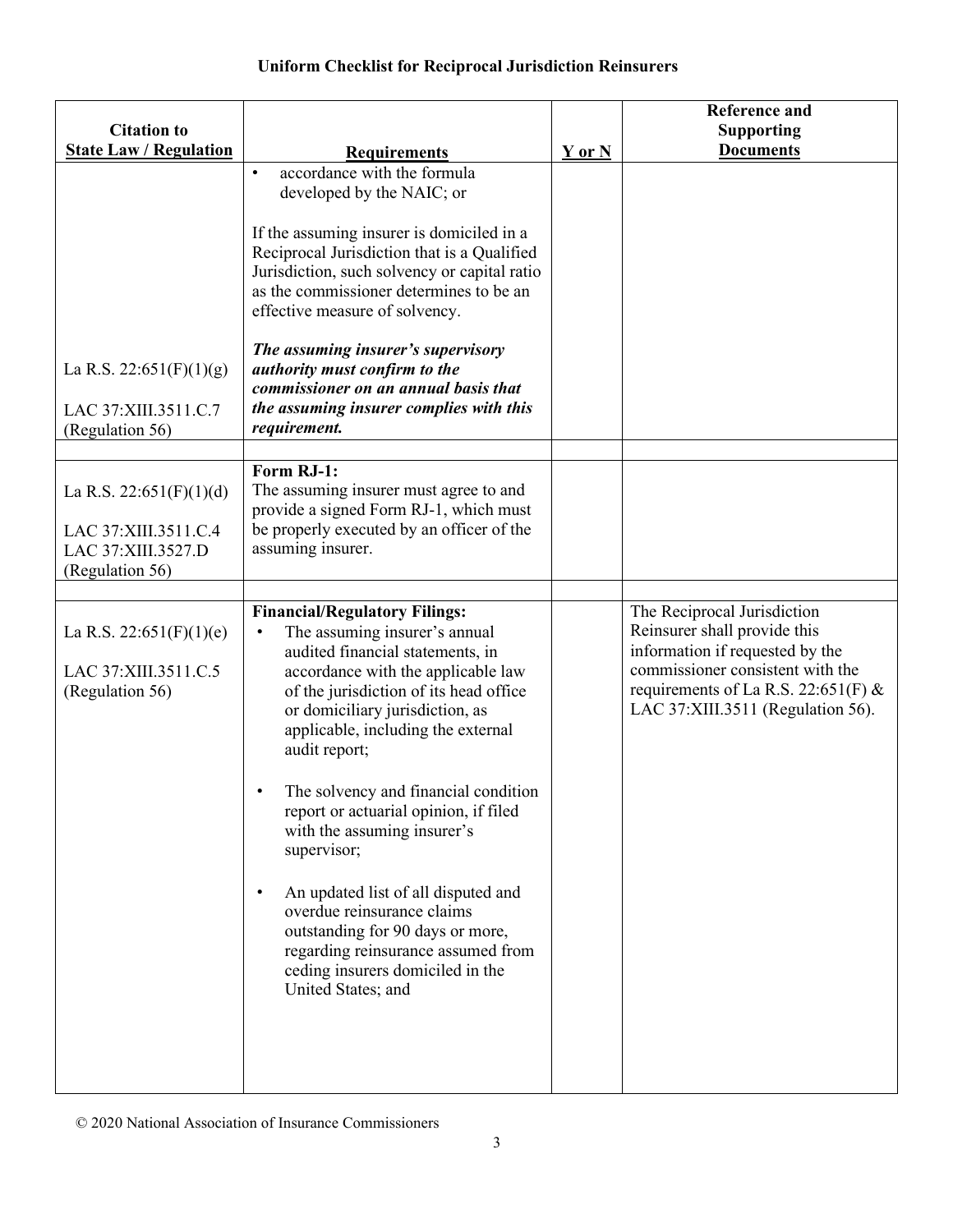|                                                                     |                                                                                                                                                                                                                                                                                                                                                                                                                                                                                                                                                                                                                                                                                                                                                                                                                                                                                                                                                   |            | <b>Reference and</b> |
|---------------------------------------------------------------------|---------------------------------------------------------------------------------------------------------------------------------------------------------------------------------------------------------------------------------------------------------------------------------------------------------------------------------------------------------------------------------------------------------------------------------------------------------------------------------------------------------------------------------------------------------------------------------------------------------------------------------------------------------------------------------------------------------------------------------------------------------------------------------------------------------------------------------------------------------------------------------------------------------------------------------------------------|------------|----------------------|
| <b>Citation to</b><br><b>State Law / Regulation</b>                 |                                                                                                                                                                                                                                                                                                                                                                                                                                                                                                                                                                                                                                                                                                                                                                                                                                                                                                                                                   |            | <b>Supporting</b>    |
| LAC 37: XIII.3511.C.5.d<br>(Regulation 56)                          | <b>Requirements</b><br>Information regarding the assuming<br>$\bullet$<br>insurer's assumed reinsurance by<br>ceding insurer, ceded reinsurance by<br>the assuming insurer, and<br>reinsurance recoverable on paid and<br>unpaid losses by the assuming<br>insurer. This is for purposes of<br>evaluating Prompt Payment of<br>Claims.                                                                                                                                                                                                                                                                                                                                                                                                                                                                                                                                                                                                            | $Y$ or $N$ | <b>Documents</b>     |
|                                                                     | <b>Prompt Payment of Claims:</b>                                                                                                                                                                                                                                                                                                                                                                                                                                                                                                                                                                                                                                                                                                                                                                                                                                                                                                                  |            |                      |
| La R.S. 22:651(F)(1)(f)<br>LAC 37: XIII.3511.C.6<br>(Regulation 56) | The assuming insurer must maintain a<br>practice of prompt payment of claims<br>under reinsurance agreements. The lack of<br>prompt payment will be evidenced if any<br>of the following criteria is met:<br>More than fifteen percent $(15%)$ of<br>$\bullet$<br>the reinsurance recoverables from the<br>assuming insurer are overdue and in<br>dispute as reported to the<br>commissioner;<br>More than fifteen percent $(15%)$ of<br>$\bullet$<br>the assuming insurer's ceding insurers<br>or reinsurers have overdue<br>reinsurance recoverable on paid<br>losses of 90 days or more which are<br>not in dispute and which exceed for<br>each ceding insurer \$100,000, or as<br>otherwise specified in a Covered<br>Agreement; or<br>The aggregate amount of reinsurance<br>recoverable on paid losses which are not<br>in dispute, but are overdue by 90 days or<br>more, exceeds \$50,000,000, or as<br>otherwise specified in a Covered |            |                      |
|                                                                     | Agreement.                                                                                                                                                                                                                                                                                                                                                                                                                                                                                                                                                                                                                                                                                                                                                                                                                                                                                                                                        |            |                      |
| N/A                                                                 | Fee: None                                                                                                                                                                                                                                                                                                                                                                                                                                                                                                                                                                                                                                                                                                                                                                                                                                                                                                                                         |            |                      |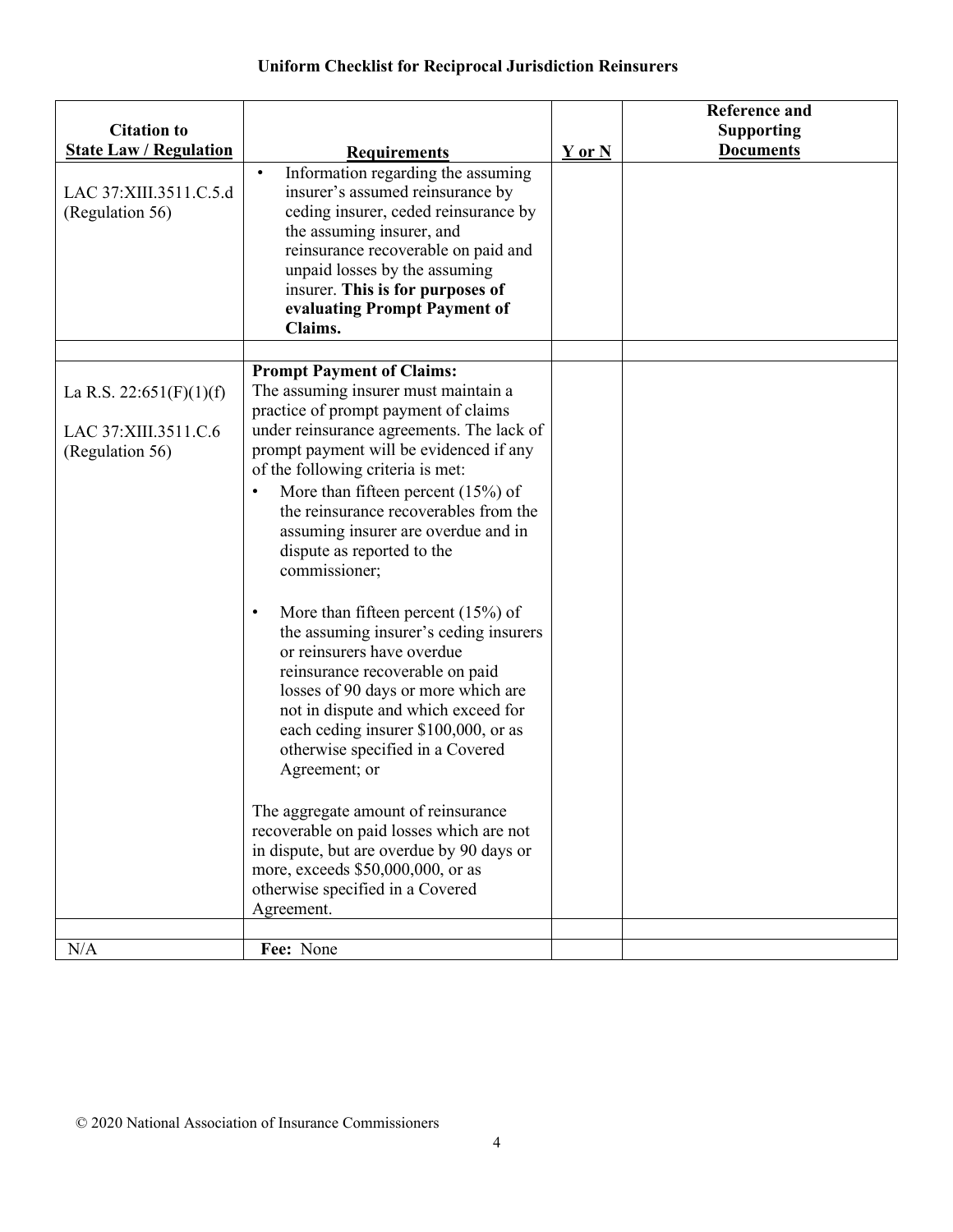#### **II. Filing Requirements for "Passporting State" of Reciprocal Jurisdiction Reinsurer**

In order to facilitate multi-state recognition of assuming insurers and to encourage uniformity among the states, the NAIC has initiated a process called "passporting" under which the commissioner has the discretion to defer to another state's determination with respect to compliance with this section. Passporting is based upon individual state regulatory authority, and states are encouraged to act in a uniform manner in order to facilitate the passporting process. States are also encouraged to utilize the passporting process to reduce the amount of documentation filed with the states and reduce duplicate filings.

If an NAIC accredited jurisdiction has determined that the conditions set forth under the *Filing Requirements for Lead States* have been met, the commissioner has the discretion to defer to that jurisdiction's determination, and add such assuming insurer to the list of assuming insurers to which cessions shall be granted credit. The commissioner may accept financial documentation filed with the Lead State or with the NAIC.

| <b>Citation to</b>                       |                                                                                                                                                                                                                                                                                                                                                                                          |            | Reference and                         |
|------------------------------------------|------------------------------------------------------------------------------------------------------------------------------------------------------------------------------------------------------------------------------------------------------------------------------------------------------------------------------------------------------------------------------------------|------------|---------------------------------------|
| <b>State Law / Regulation</b>            | <b>Requirements</b>                                                                                                                                                                                                                                                                                                                                                                      | $Y$ or $N$ | <b>Supporting</b><br><b>Documents</b> |
| La R.S. 22:651(F)(4)                     | Form RJ-1:<br>An assuming insurer must submit a                                                                                                                                                                                                                                                                                                                                          |            |                                       |
|                                          | properly executed Form RJ-1 and                                                                                                                                                                                                                                                                                                                                                          |            |                                       |
| LAC 37: XIII.3511.E.2                    | additional information as the<br>commissioner may require, except to the                                                                                                                                                                                                                                                                                                                 |            |                                       |
| (Regulation 56)                          | extent that they conflict with a Covered<br>Agreement.                                                                                                                                                                                                                                                                                                                                   |            |                                       |
|                                          |                                                                                                                                                                                                                                                                                                                                                                                          |            |                                       |
| LAC 37: XIII.3511.E.1<br>(Regulation 56) | <b>Lead State:</b><br>If an NAIC accredited jurisdiction has<br>determined that the required conditions<br>have been met, the commissioner has the<br>discretion to defer to that jurisdiction's<br>determination. The commissioner may<br>accept financial documentation filed with<br>another NAIC accredited jurisdiction or<br>with the NAIC in satisfaction of this<br>requirement. |            |                                       |
|                                          |                                                                                                                                                                                                                                                                                                                                                                                          |            |                                       |
| N/A                                      | Fee: None                                                                                                                                                                                                                                                                                                                                                                                |            |                                       |

The following documentation must be filed with the Passporting State: